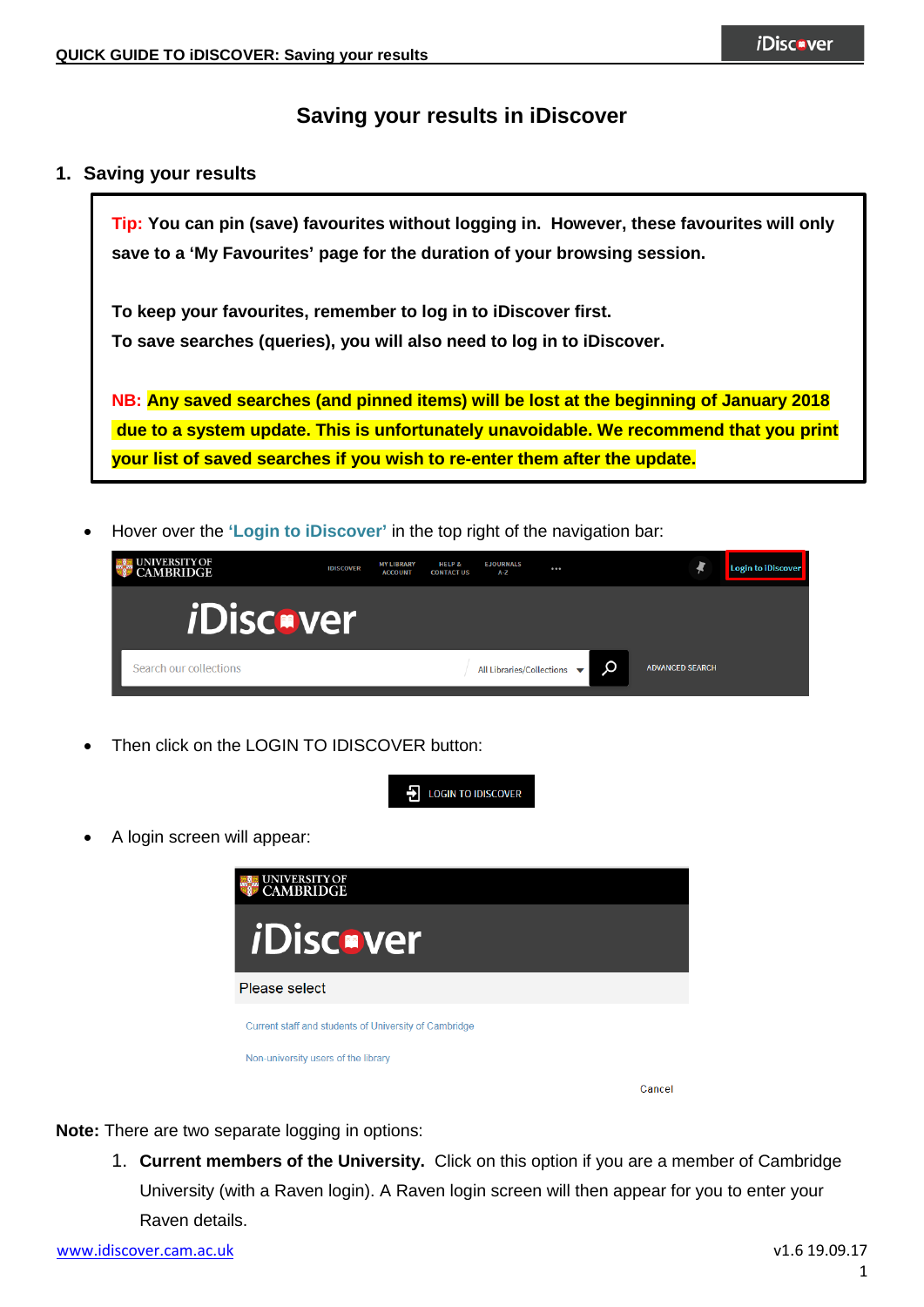### **QUICK GUIDE TO iDISCOVER: Saving your results**

**2. Non-University members/Other users of the library:** Click on this option if you are not a member of the University of Cambridge but you have a library account in one of the libraries in the University. A login screen will appear for you to enter the barcode on your card, along with your name.

(**Note**: For surnames with an apostrophe, please enter your surname without – e.g. O'Connor enter as oconnor)

This will work for all library accounts recognised by the University of Cambridge. For more information about accessing other libraries, go to the libraries directory:

[http://www.lib.cam.ac.uk/libraries\\_directory/libraries\\_directory\\_n.cgi?search=Y](http://www.lib.cam.ac.uk/libraries_directory/libraries_directory_n.cgi?search=Y)

## **2. Saving from the results page**

You can save individual records and searches (queries) from the results page.

## **a) Saving records**

- Perform a search.
- To save results as favourites, click on the pin icon to save an item to 'My Favourites':

| ħ | <b>BOOK</b><br>The Cambridge companion to Newton [electronic resource] / edited by I.<br>Bernard Cohen and George E. Smith.<br>Cohen, I. Bernard, 1914-2003.; Smith, George E. (George Edwin), 1938-<br>Cambridge: Cambridge University Press, 2002.<br>LA Check holdings at Online Library (Online) ><br>$\mathcal O$ Online access $\lambda$ |  |  |
|---|------------------------------------------------------------------------------------------------------------------------------------------------------------------------------------------------------------------------------------------------------------------------------------------------------------------------------------------------|--|--|
|   | <b>BOOK</b><br>The Cambridge companion to Newton / edited by I. Bernard Cohen and<br>George E. Smith.<br>Cohen, I. Bernard, 1914-; Smith, George E.<br>Cambridge: Cambridge University Press, 2002.<br>M. Available at New Hall: Rosemary Murray Library - Main Library (509.2 NEW/COH) and other locations >                                  |  |  |

The record you save will turn yellow and the pin icon will change to show that you have pinned (saved) this item:



• To unpin, click on the pin icon again. This will remove the record from your saved list.

## **b) Saving searches (queries)**

- Perform a search.
- To save queries, click 'save query' which appears above the search results: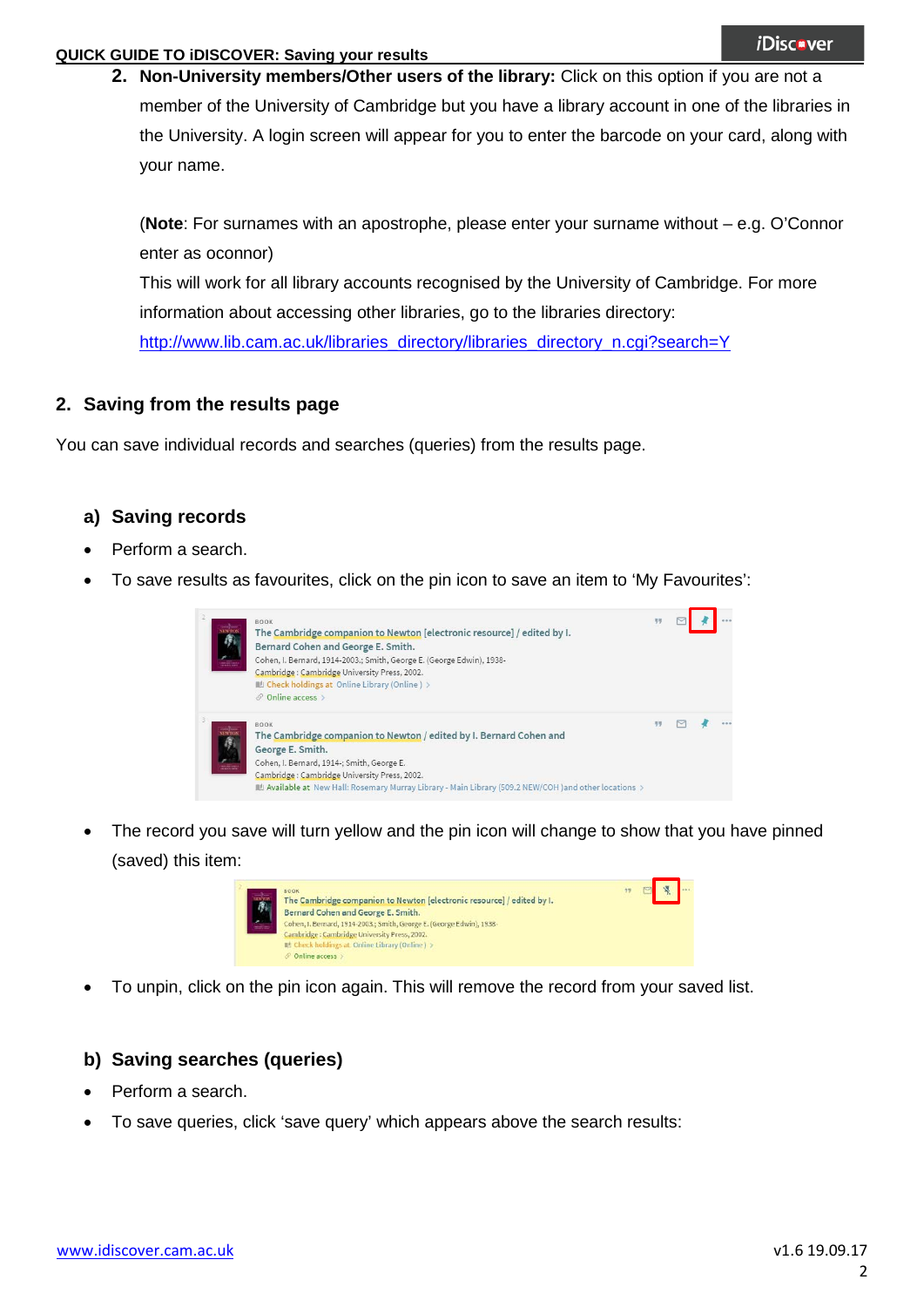#### **QUICK GUIDE TO iDISCOVER: Saving your results**

| <i>i</i> Discover                                                                                                                                                                                                                                                                                     |                                                          |                                                                                                                                         |
|-------------------------------------------------------------------------------------------------------------------------------------------------------------------------------------------------------------------------------------------------------------------------------------------------------|----------------------------------------------------------|-----------------------------------------------------------------------------------------------------------------------------------------|
| cambridge companion to newton                                                                                                                                                                                                                                                                         | Ω<br>×<br>All Libraries/Collections $\blacktriangledown$ | <b>ADVANCED SEARCH</b>                                                                                                                  |
| 13,454 Results<br>' Save query<br><b>OTHER</b><br>The Cambridge companion to Newton<br>≣<br>The Cambridge companion to Newton, 2016,<br>$\mathcal{O}$ May be full-text $\boxtimes$                                                                                                                    | 99<br>0.0.0                                              | Refine my results<br>Expand beyond library<br>collections<br>Sort by Relevance $\blacktriangledown$                                     |
| <b>BOOK</b><br><b>EWTO</b><br>The Cambridge Companion to Newton / edited by Rob Iliffe, George E.<br>Smith.<br>Iliffe, Rob, editor.; Smith, George E., editor.<br>2nd ed., Cambridge: Cambridge University Press, 2016.<br><b>M</b> Check holdings at Online Library (Online) ><br>⊙ Online access⊠ > | 0.0.0<br>99                                              | Availability $\sim$<br>Peer-reviewed Jour (9,697)<br>Full Text Online (12,257)<br>Available in the Library (22)<br>Resource Type $\sim$ |

• To delete searches (queries), click the 'My favourites' button at the top right of the screen and select the 'saved searches' tab



• Click the unpin button next to the search (query) that you wish to remove.

### **3. Saving from the detailed record**

- Complete a search.
- Click on a record in the results page that you want to see details of.
- The pin icon appears on the top right of the detailed results page:

| <b>SERTON</b><br><b>STATISTICS</b> | E. Smith.                | Cohen, I. Bernard, 1914-; Smith, George E.<br>Cambridge : Cambridge University Press, 2002. |                  |        | The Cambridge companion to Newton / edited by I. Bernard Cohen and George<br>ne Available at New Hall: Rosemary Murray Library - Main Library (509.2 NEW/COH ) and other locations |               |
|------------------------------------|--------------------------|---------------------------------------------------------------------------------------------|------------------|--------|------------------------------------------------------------------------------------------------------------------------------------------------------------------------------------|---------------|
| TOP.                               |                          |                                                                                             |                  |        |                                                                                                                                                                                    |               |
| <b>SEND TO</b>                     | Send to                  |                                                                                             |                  |        |                                                                                                                                                                                    |               |
| GET IT                             | 99                       | $\mathcal{P}$                                                                               | $\ddot{\bullet}$ | ⊡      | B                                                                                                                                                                                  |               |
| DETAILS                            | EITATION                 | PERMALINE                                                                                   | <b>PRINT</b>     | E-MAIL | <b>RIS/ENDNOTE</b><br>(ZOTERO)                                                                                                                                                     |               |
| <b>LINKS</b>                       |                          |                                                                                             |                  |        |                                                                                                                                                                                    |               |
| MORE                               | Getit                    |                                                                                             |                  |        |                                                                                                                                                                                    |               |
|                                    | LOCATIONS:               |                                                                                             |                  |        |                                                                                                                                                                                    |               |
|                                    | Available, ; (509 NEW-C) | Clare College: Forbes Mellon Library                                                        |                  |        |                                                                                                                                                                                    | $\mathcal{P}$ |
|                                    | King's College           | May be available, ; (AM 76 NEW Coh)                                                         |                  |        |                                                                                                                                                                                    | $\rightarrow$ |

- Click on this pin to save the record.
- The pin icon will change and the saved record will display in yellow.
- [www.idiscover.cam.ac.uk](http://www.idiscover.cam.ac.uk/) v1.6 19.09.17 • To unpin, click on the pin icon again. This will remove the record from your saved list.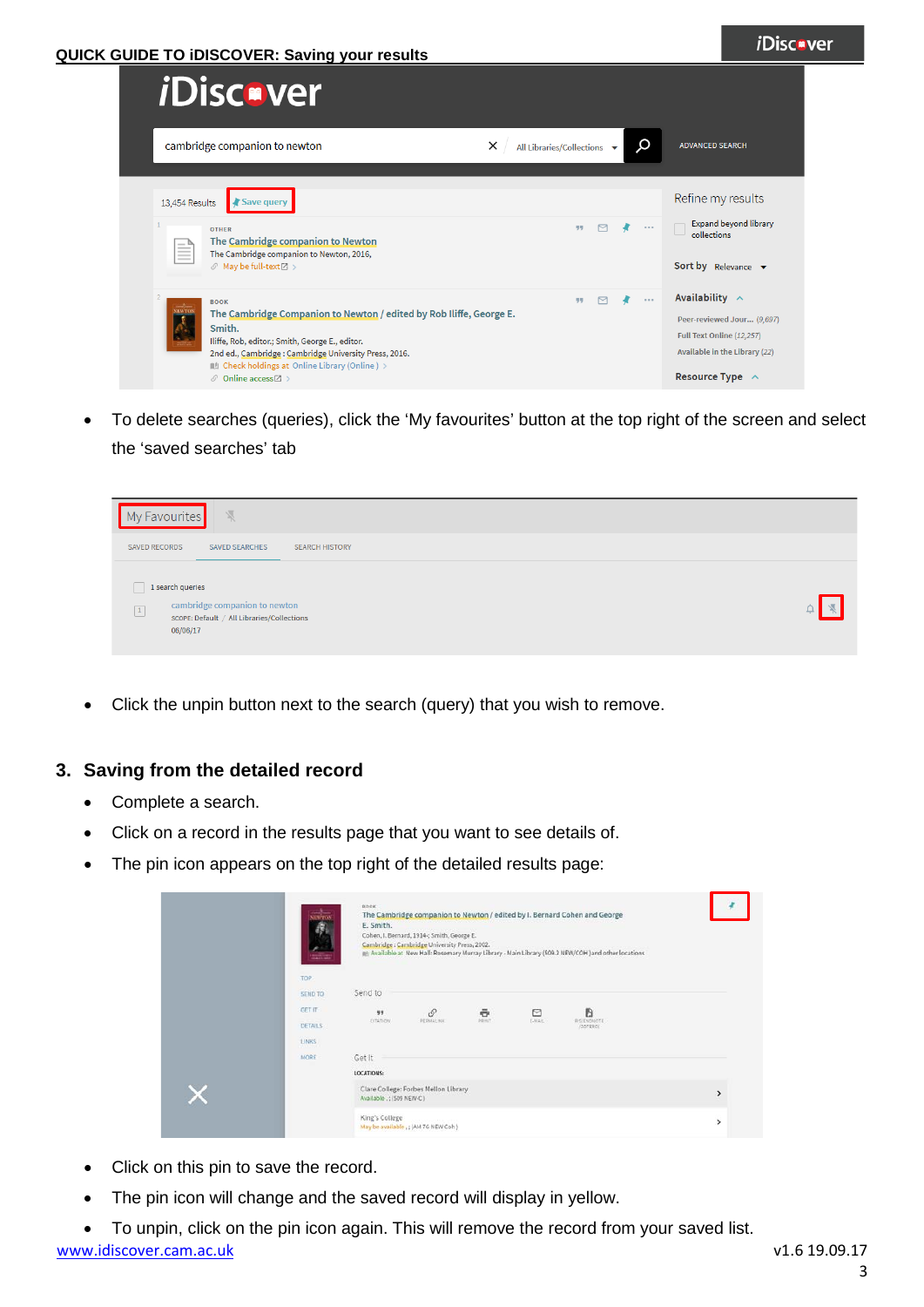## **4. Viewing your favourites (saved records and searches)**

• To see all your favourites (saved records and saved searches), click on the pin icon in the top navigation bar:

| <b>IVERSITY OF</b><br><b>CAMBRIDGE</b> | <b>IDISCOVER</b> | <b>MY LIBRARY</b><br><b>ACCOUNT</b> | <b>HELP &amp;</b><br><b>CONTACT US</b> | <b>EJOURNALS</b><br>$A - Z$                    | $\begin{array}{ccc}\n\bullet & \bullet & \bullet & \bullet\n\end{array}$ |   |                        | <b>Login to iDiscover</b> |
|----------------------------------------|------------------|-------------------------------------|----------------------------------------|------------------------------------------------|--------------------------------------------------------------------------|---|------------------------|---------------------------|
| <i><b>iDiscover</b></i>                |                  |                                     |                                        |                                                |                                                                          |   |                        |                           |
| Search our collections                 |                  |                                     |                                        | All Libraries/Collections $\blacktriangledown$ |                                                                          | Ω | <b>ADVANCED SEARCH</b> |                           |

There are separate tabs to view your saved records and saved searches:

| 采<br>My Favourites                                                                                                         |  |
|----------------------------------------------------------------------------------------------------------------------------|--|
| SAVED RECORDS<br>SAVED SEARCHES<br><b>SEARCH HISTORY</b>                                                                   |  |
| 1 search queries<br>cambridge companion to newton<br>$\boxed{1}$<br>SCOPE: Default / All Libraries/Collections<br>06/06/17 |  |

- You can delete individual records and queries, or groups of queries from this area.
- In this area you can also view your search history for your current browser session. For more information (See Quick Guide: Advanced Searching Methods).
- In the Saved Records tab you are able to sort your records by date added, title or author.

### **5. Adding labels to your favourites**

- Log into iDiscover using the 'Login to iDiscover' link at the top right of the screen.
- Click on the pin icon in the top right corner of the screen to see all your saved records:

| <b>NIVERSITY OF</b><br><b>AMBRIDGE</b> | IDISCOVER | <b>MY LIBRARY</b><br><b>ACCOUNT</b> | <b>HELP &amp;</b><br><b>CONTACT US</b> | <b>EJOURNALS</b><br>A-Z | DATABASES<br>$A - Z$      | <b>LIBRARIES</b><br>DIRECTORY |                     | <b>Login to iDiscover</b> |
|----------------------------------------|-----------|-------------------------------------|----------------------------------------|-------------------------|---------------------------|-------------------------------|---------------------|---------------------------|
| <i>i</i> Discover                      |           |                                     |                                        |                         |                           |                               |                     |                           |
| cambridge companion to newton          |           |                                     |                                        | $\times$                | All Libraries/Collections | Ω                             | [ ] ADVANCED SEARCH |                           |

• You can add labels to your pinned (saved) records to group them together and make searching easier (See Quick Guide: My Library Account). Labels can help to identify categories within your searches or can serve as important notes to yourself:

| 8 items         |                                                                                                                                                                                                                                                                                                                                                   |    |   |   |       | Labels              |
|-----------------|---------------------------------------------------------------------------------------------------------------------------------------------------------------------------------------------------------------------------------------------------------------------------------------------------------------------------------------------------|----|---|---|-------|---------------------|
| $\vert 1 \vert$ | <b>ARTICLE</b><br>The Cambridge Companion to Religious Studies. By Robert A.Orsi.<br>Cambridge: Cambridge University Press, 2012. Pp. xiv + 428. \$29.99.<br>Henking, Susan E.<br>Council on the Study of Religion CSSR Blackwell<br>religious studies review. Volume 39:Issue 1(2013:Mar.); 201303; 21-21<br>a antinopeanor<br><b>ADD LABELS</b> | 99 | ⊡ | ⋉ | 0.0.0 | Unlabeled items (8) |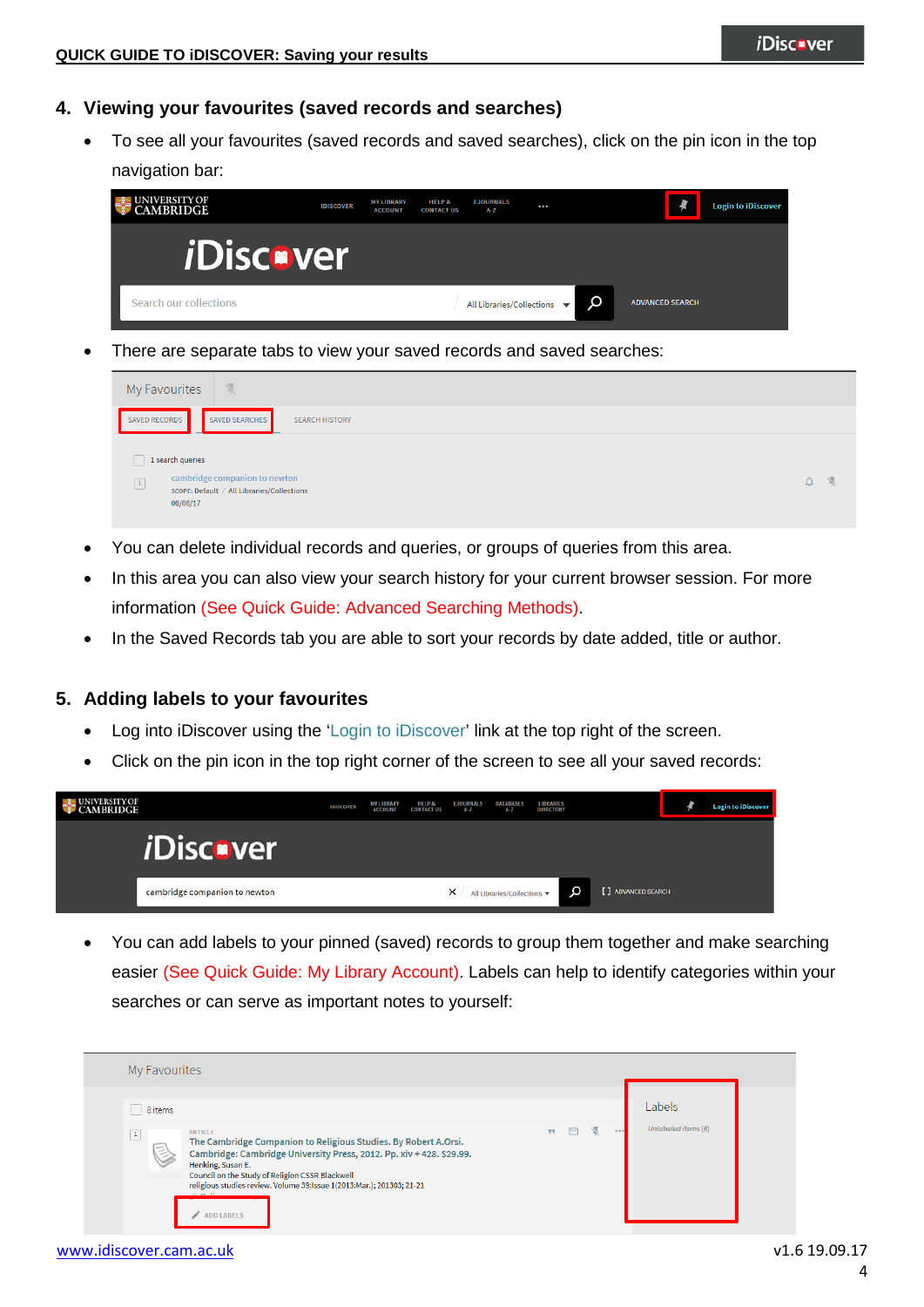- To add labels, click on ADD LABELS underneath your saved item.
- Enter your label name and then press the return key on your computer to save the label.

**Note:** It is possible to put more than one label on a saved item.

- The label will appear in the 'Labels' list to the right of the record.
- You can filter your list using the different labels.
- To remove a label, click the pen icon under the record and then click on the 'X' next to the label you wish to remove.

| My Favourites                                          |                                                                                                                                                                                                                                                                                                                                                                                                     |    |   |   |       |              |
|--------------------------------------------------------|-----------------------------------------------------------------------------------------------------------------------------------------------------------------------------------------------------------------------------------------------------------------------------------------------------------------------------------------------------------------------------------------------------|----|---|---|-------|--------------|
| <b>SAVED RECORDS</b>                                   | SAVED SEARCHES                                                                                                                                                                                                                                                                                                                                                                                      |    |   |   |       |              |
| 1 items                                                |                                                                                                                                                                                                                                                                                                                                                                                                     |    |   |   |       | Labels       |
| $\mathbf{1}$<br><b>NEWTOP</b><br><b>Language Crack</b> | BOOK<br>The Cambridge companion to Newton [electronic resource] / edited by I. Bernard<br>Cohen and George E. Smith.<br>Cohen, I. Bernard, 1914-2003.; Smith, George E. (George Edwin), 1938-<br>Cambridge: Cambridge University Press, 2002.<br><b>ILI Check holdings at Online Library (Online)</b> ><br>$\mathcal O$ Online access $\Delta$<br>Newton<br>Add or remove labels for selected items | 99 | M | ↘ | 0.0.0 | Newton $(1)$ |

- **6. Setting alerts/RSS feeds for your saved searches**
	- Click on the pin icon in the top right corner of the screen
	- Click the saved searches tab to display all of your saved searches.
	- Click the set alert button that appears next to the query to set an alert. There is an option to change the email address that your alert is sent to (simply click the link, modify the email and then save):



Note: If an alert has not been previously set, the address defaults to the details held in your personal settings.